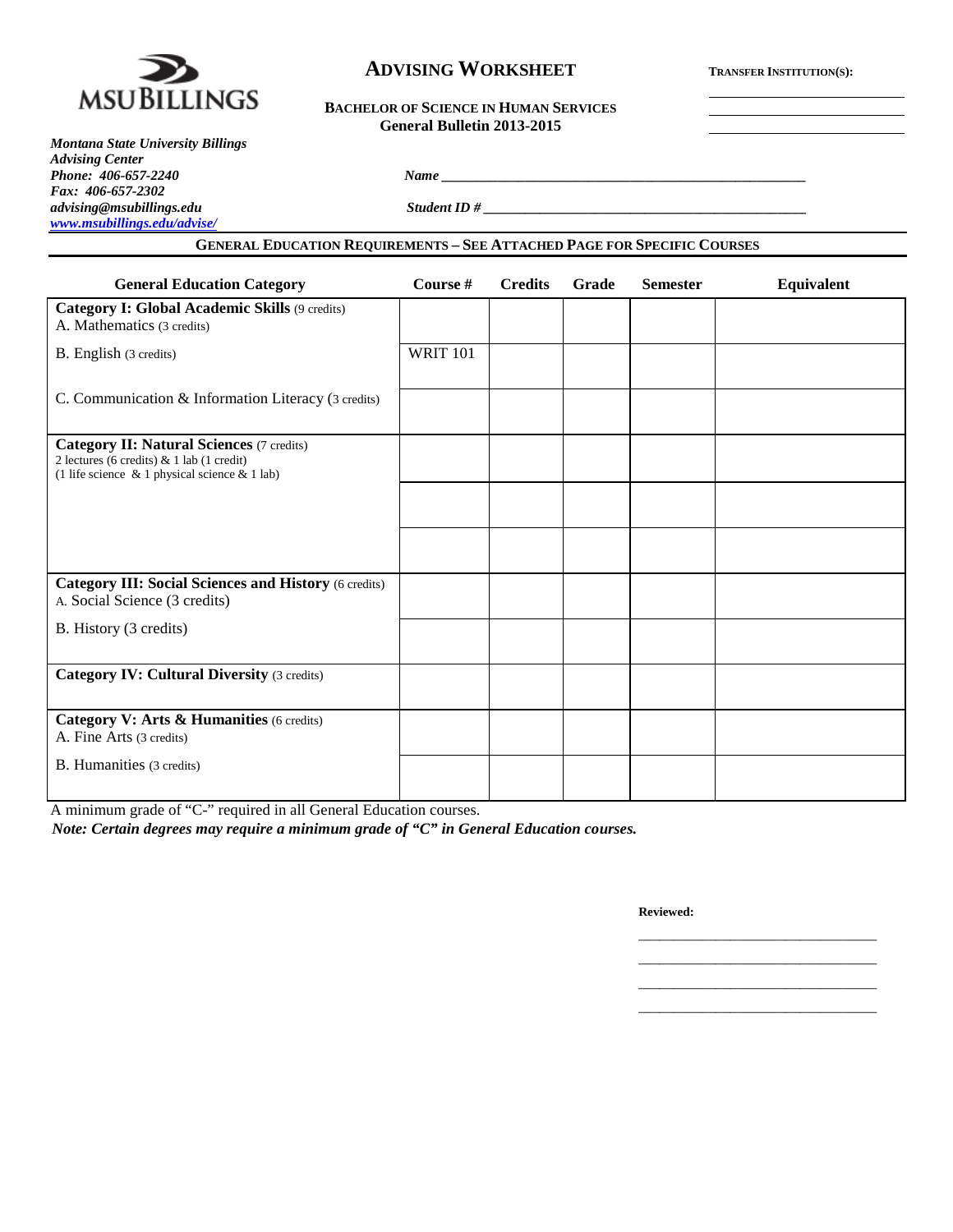# **GENERAL EDUCATION REQUIREMENTS**

|                                |            | <b>Category I: Global Academic Skills</b>                                    | <b>9 CREDITS</b>                           |
|--------------------------------|------------|------------------------------------------------------------------------------|--------------------------------------------|
|                                |            | Students are required to take one course from each subcategory               |                                            |
|                                |            | <b>Subcategory A - Mathematics</b>                                           | 3 credits                                  |
| М                              | 105        | Contemporary Mathematics                                                     | 3                                          |
| М                              | 114        | <b>Extended Technical Mathematics</b>                                        | 3                                          |
| М                              | 121        | College Algebra                                                              | 3                                          |
| М                              | 122        | College Trigonometry                                                         | 3                                          |
| М                              | 131        | Mathematics for Elementary Teachers II                                       | 3                                          |
| М                              | 143        | <b>Finite Mathematics</b>                                                    | 4                                          |
| М                              | 171        | Calculus I                                                                   | 4                                          |
| <b>STAT</b>                    | 141        | <b>Introduction to Statistical Concepts</b>                                  | 3                                          |
| <b>STAT</b>                    | 216        | <b>Introduction to Statistics</b>                                            | $\overline{\mathcal{L}}$                   |
| <b>Subcategory B - English</b> |            |                                                                              | 3 credits                                  |
| WRIT                           | 101        | College Writing I                                                            | 3                                          |
| WRIT                           | 121        | Introduction to Technical Writing                                            | 3                                          |
| WRIT                           | 122        | Introduction to Business Writing                                             | 3                                          |
| WRIT                           | 201        | College Writing II                                                           | 3                                          |
| WRIT                           | 220        | Business & Professional Writing                                              | 3                                          |
| WRIT                           | 221        | <b>Intermediate Technical Writing</b>                                        | 3                                          |
|                                |            | Subcategory C- Communication & Information Literacy 3 credits                |                                            |
| <b>BMIS</b>                    | 150        | <b>Computer Literacy</b>                                                     | 3                                          |
| COMX                           | 111        | Introduction to Public Speaking                                              | 3                                          |
| COMX                           | 115        | Introduction to Interpersonal Communication 3                                |                                            |
| <b>LSCI</b>                    | 125        | Research in the Information Age                                              | 3                                          |
|                                |            | <b>Category II: Natural Sciences</b><br><b>6 CR. LECTURE &amp; 1 CR. LAB</b> |                                            |
|                                |            | Students are required to take one course from each subcategory and at        |                                            |
|                                |            | least one corresponding lab or SCIN 101, 102, 103 & 104                      |                                            |
|                                |            | <b>Subcategory A - Life Sciences</b>                                         | 3-4 credits                                |
| <b>BIOB</b>                    | 101        | Discover Biology                                                             | 3                                          |
| <b>BIOB</b>                    | 102        | Discover Biology Lab                                                         | 1                                          |
| <b>BIOB</b>                    | 160        | Principles of Living Systems                                                 | 3                                          |
| <b>BIOB</b>                    | 161        | Principles of Living Systems Lab                                             | 1                                          |
|                                |            | <b>Subcategory B - Physical Sciences</b>                                     | 3-4 credits                                |
| ASTR                           | 110        | Introduction to Astronomy                                                    | 3                                          |
| ASTR                           | 111        | Introduction to Astronomy Lab                                                | 1                                          |
|                                | 121        |                                                                              | 3                                          |
| <b>CHMY</b>                    |            | Introduction to General Chemistry                                            |                                            |
| CHMY                           | 122<br>141 | Introduction to General Chemistry Lab                                        | 1                                          |
| CHMY                           | 142        | College Chemistry I                                                          | 3<br>1                                     |
| <b>CHMY</b>                    |            | College Chemistry Laboratory I                                               | 3                                          |
| GEO                            | 101        | Introduction to Physical Geology                                             |                                            |
| GEO                            | 102        | Introduction to Physical Geology Laboratory                                  | 1                                          |
| GPHY                           | 111        | Introduction to Physical Geography                                           | 3                                          |
| GPHY                           | 112        | Introduction to Physical Geography Lab                                       | 1                                          |
| PHSX                           | 103        | Our Physical World                                                           | 3                                          |
| PHSX                           | 104        | Our Physical World Lab                                                       | 1                                          |
| PHSX                           | 205        | College Physics I                                                            | 3                                          |
| PHSX                           | 206        | College Physics I Lab                                                        | 1                                          |
| PHSX                           | 105        | Fundamentals of Phys Sci                                                     | 3                                          |
| PHSX                           | 106        | Fundamentals of Phys Sci Lab                                                 | 1                                          |
|                                |            | <b>Subcategories A and B - Integrated Sciences</b>                           | 7 credits                                  |
|                                |            | SCIN 101, 102, 103 & 104 Integrated Sciences                                 | $3, \frac{1}{2}, 3, \frac{1}{2}$           |
|                                |            | <b>Category III: Social Sciences and history</b>                             | <b>6 CREDITS</b>                           |
|                                |            | Students are required to take one course from each subcategory               |                                            |
|                                |            | <b>Subcategory A – Social Sciences</b>                                       | 3 credits                                  |
| ANTY                           | 217        | Physical Anthropology & Archeology                                           | 3                                          |
| <b>BGEN</b>                    | 105        | <b>Introduction to Business</b>                                              | 3                                          |
| <b>COMX</b>                    | 106        | Communicating in a Dynamic Workplace                                         | 3                                          |
| PSYX                           | 231        | <b>Human Relations</b>                                                       |                                            |
| <b>ECNS</b>                    | 201        | Principles of Microeconomics                                                 | $\begin{array}{c} 3 \\ 3 \\ 3 \end{array}$ |
| <b>ECNS</b>                    | 202        | Principles of Macroeconomics                                                 |                                            |
| EDU                            | 105        | <b>Education and Democracy</b>                                               |                                            |
| GPHY                           | 141        | Geography of World Regions                                                   |                                            |
| HTH                            | 110        | Personal Health and Wellness                                                 | $\frac{3}{3}$                              |
| <b>PSCI</b>                    | 220        | Introduction to Comparative Government                                       | $\overline{\mathbf{3}}$                    |
| PSCI                           | 210        | Introduction to American Government                                          |                                            |
| PSYX                           | 100        | Introduction to Psychology                                                   |                                            |
|                                | 231        | Human Relations                                                              | $\begin{array}{c} 3 \\ 3 \\ 3 \end{array}$ |
| PSYX                           |            |                                                                              | 3                                          |
| SOCI<br>SOCI                   | 101<br>201 | Introduction to Sociology                                                    | 3                                          |
| <b>Subcategory B - History</b> |            | Social Problems                                                              | 3 credits                                  |
| <b>HSTA</b>                    |            | American History I                                                           | 3                                          |
|                                | 101        |                                                                              |                                            |

HSTA 101 American History I 3<br>HSTA 102 American History II 3 American History II

| HSTR | 101  | Western Civilization I                  | 3             |
|------|------|-----------------------------------------|---------------|
|      | 102. |                                         | 3             |
| HSTR |      | Western Civilization II                 |               |
| HSTR | 103  | Honors Western Civilization I           | 3             |
| HSTR | 104  | Honors Western Civilization II          | $\mathcal{R}$ |
| PSCI | 230  | Introduction to International Relations | $\mathcal{R}$ |
|      |      |                                         |               |

|               |     | <b>Category IV: Cultural Diversity</b>      | <b>3 CREDITS</b> |
|---------------|-----|---------------------------------------------|------------------|
| A&SC/WGSS 274 |     | Women, Culture, and Society                 | 3                |
| <b>ANTY</b>   | 220 | Culture and Society                         | 3                |
| ARTH          | 160 | Global Visual Culture                       | 3                |
| <b>COMX</b>   | 212 | Introduction to Intercultural Communication | 3                |
| <b>GPHY</b>   | 121 | Human Geography                             | 3                |
| <b>HTH</b>    | 270 | Global Health Issues                        | 3                |
| LIT           | 230 | World Literature Survey                     | 3                |
| <b>MUSI</b>   | 207 | World Music                                 | 3                |
| <b>NASX</b>   | 105 | Introduction to Native American Studies     | 3                |
| <b>NASX</b>   | 205 | Native Americans in Contemporary Society    | 3                |
| PHL           | 271 | Philosophy & Religion of India              | 3                |
| PHL           | 272 | Philosophy & Religion of China/Tibet/Japan  | 3                |
| <b>REHA</b>   | 201 | Introduction to Diversity in Counseling     | 3                |
| <b>RLST</b>   | 170 | The Religious Quest                         | 3                |
| <b>SPNS</b>   | 150 | The Hispanic Tradition                      |                  |

### **Category V: Arts & Humanities 6 CREDITS** *Students are required to take one course from each subcategory* **Subcategory A – Fine Arts 3 credits** ARTZ 101 Art Fundamentals 3<br>ARTZ 105 Visual Language-Drawing 3 Visual Language-Drawing ARTZ 131 Ceramics for Non-majors 3 CRWR 240 Intro Creative Writing Workshop 3<br>FILM 160 Introduction to World Cinema 3 FILM 160 Introduction to World Cinema 3<br>LIT 270 Film & Literature 3 Film & Literature MART 260 Computer Presentation and Animation 3<br>MUSI 101 Enjoyment of Music 3 MUSI 101 Enjoyment of Music 3<br>MUSI 114 Band: MSUB Symphonic 1 MUSI 114 Band: MSUB Symphonic 1<br>MUSI 131 Jazz Ensemble I: MSUB 1 MUSI 131 Jazz Ensemble I: MSUB<br>MUSI 147 Choral Ensemble: Univer MUSI 147 Choral Ensemble: University Chorus 1<br>THTR 101 Introduction to Theatre 3 THTR 101 Introduction to Theatre 3<br>THTR 120 Introduction to Acting I 3 Introduction to Acting I **Subcategory B - Humanities** 3 credits<br>ARTH 150 Introduction to Art History 3 ARTH 150 Introduction to Art History 3 HONR 111 Perspectives and Understanding 3<br>LIT 110 Introduction to Literature 3 LIT 110 Introduction to Literature 3<br>
LIT 240 The Bible as Literature 3 LIT 240 The Bible as Literature 3<br>PHL 110 Introduction to Ethics 3 Introduction to Ethics PHL 111 Philosophies of Life 3 **Total 31**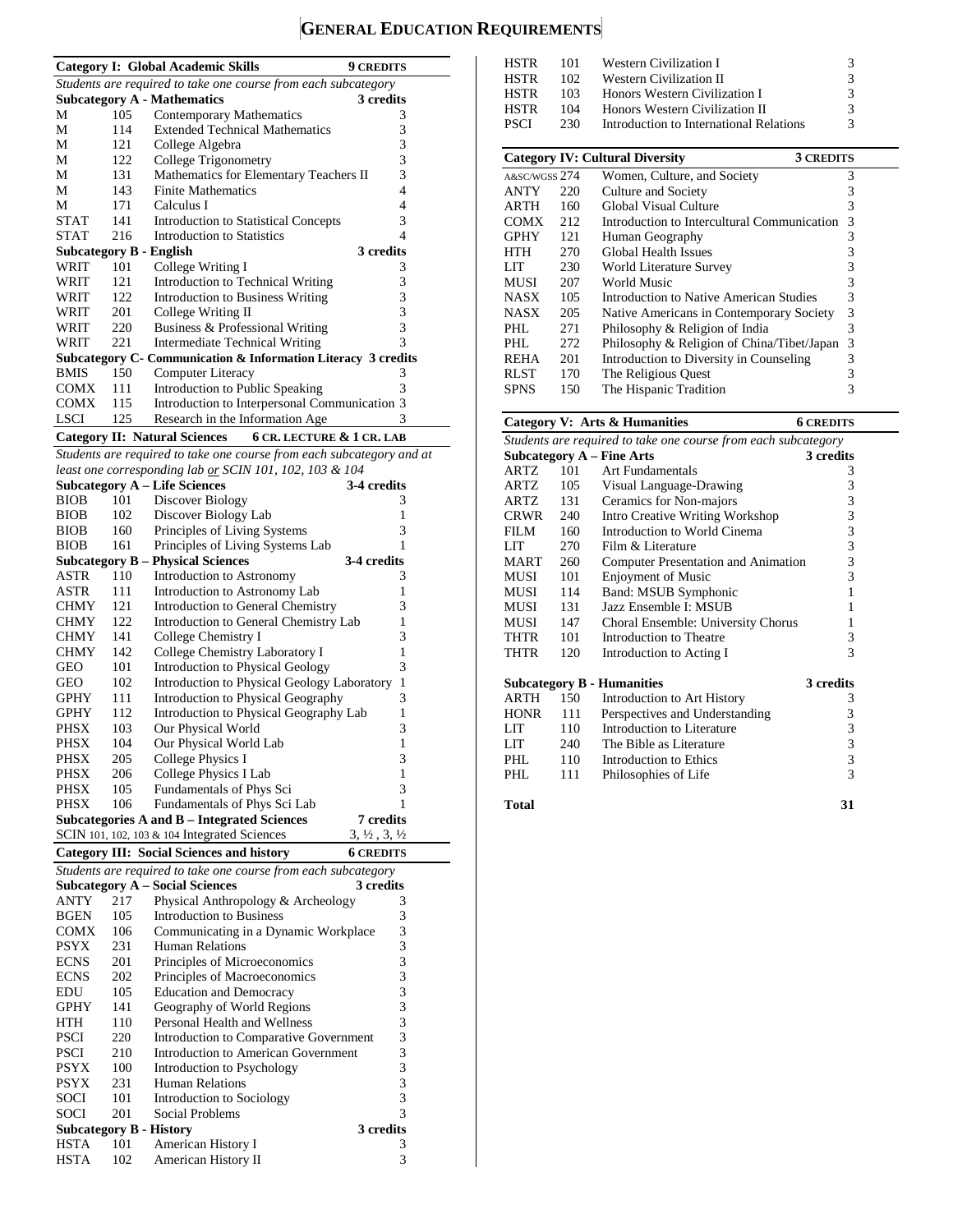|           |                                                                     | Course                                                                    | <b>Credits</b> | Grade | <b>Semester</b> | Equivalent |  |  |  |
|-----------|---------------------------------------------------------------------|---------------------------------------------------------------------------|----------------|-------|-----------------|------------|--|--|--|
|           | A minimum grade of C- or better is required in all major coursework |                                                                           |                |       |                 |            |  |  |  |
|           | <b>Core Requirements</b>                                            |                                                                           |                |       |                 |            |  |  |  |
| <b>HS</b> | 201                                                                 | Survey of Human Services                                                  | 3              |       |                 |            |  |  |  |
| <b>HS</b> | 335                                                                 | Introduction to Counseling                                                | 3              |       |                 |            |  |  |  |
| <b>HS</b> | 345                                                                 | Legal, Ethical and Professional Issues in Human<br><b>Services</b>        | 3              |       |                 |            |  |  |  |
| <b>HS</b> | 394                                                                 | Professional Seminar I in the Human Services                              | 1              |       |                 |            |  |  |  |
| <b>HS</b> | 395                                                                 | Supervised Field Experience I in Human Services                           | 3              |       |                 |            |  |  |  |
| <b>HS</b> | 452                                                                 | Human Services Management                                                 | 3              |       |                 |            |  |  |  |
| <b>HS</b> | 481                                                                 | Abuse, Neglect in the Family and the Helping<br>Process in Human Services | 3              |       |                 |            |  |  |  |
| <b>HS</b> | 494A                                                                | Professional Seminar II in Human Services                                 | 1              |       |                 |            |  |  |  |
| <b>HS</b> | 494B                                                                | Professional Seminar III in Human Services                                | 1              |       |                 |            |  |  |  |
| <b>HS</b> | 495A                                                                | Supervised Field Experience II in Human Services                          | 3              |       |                 |            |  |  |  |
| <b>HS</b> | 495B                                                                | Supervised Field Experience III in Human Services                         | 3              |       |                 |            |  |  |  |

# **Mathematics and Science Requirements** – The Degree Program in Human Services requires three (3) semester credit hours in

| Mathematics and three (3) semester credit hours in Sciences in addition to the General Education Math/Science requirements. |  |  |  |  |  |  |
|-----------------------------------------------------------------------------------------------------------------------------|--|--|--|--|--|--|
| Science Course (should relate to some aspect of the human condition; select in                                              |  |  |  |  |  |  |
| consultation with advisor)                                                                                                  |  |  |  |  |  |  |
| *STAT 141 Introduction to Statistical Concepts                                                                              |  |  |  |  |  |  |
| <b>PSYX 222 Psychological Statistics</b>                                                                                    |  |  |  |  |  |  |
| An equivalent course selected in consultation with advisor                                                                  |  |  |  |  |  |  |

**Professional Skills Development for the Human Services** - Take at least one (1) course from each of the following four (4) areas for a minimum total of 12 semester credits. **A course selected in the Professional Skills area cannot be used to satisfy the requirements in any of the Concentrations.**

# **A. The Helping Process in Human Services**

| <b>REHA</b> | 301 | Principles of Counseling and Group Theory |  |  |
|-------------|-----|-------------------------------------------|--|--|
| <b>REHA</b> | 418 | l Bereavement<br>ounseling for Loss and   |  |  |

# **B. Identification and Utilization of Community Resources in the Human Services**

| <b>REHA</b> | 303 | Assistive Technology Applications Across the   |  |  |
|-------------|-----|------------------------------------------------|--|--|
|             |     | Lifespan                                       |  |  |
| <b>REHA</b> | 406 | Assessment in Human Service and Addiction      |  |  |
|             |     | Programs                                       |  |  |
| <b>REHA</b> | 453 | <b>Case Management and Community Resources</b> |  |  |

# **C. Mental Health and Human Services**

| <b>HTH</b>  | 435 | Human Response to Stress                                 |  |  |
|-------------|-----|----------------------------------------------------------|--|--|
| <b>PSYX</b> | 340 | Abnormal Psychology                                      |  |  |
| <b>REHA</b> | 425 | Psychiatric Rehabilitation and Co-Occurring<br>Disorders |  |  |

# **D. Medical and Health Related**

| <b>CHTH</b> | 262 | Community Health                                                    |  |  |
|-------------|-----|---------------------------------------------------------------------|--|--|
| HS          | 385 | Behavioral Pharmacology and Human Services                          |  |  |
| <b>REHA</b> | 216 | Psychosocial Aspects of Disability, Addiction and<br>Rehabilitation |  |  |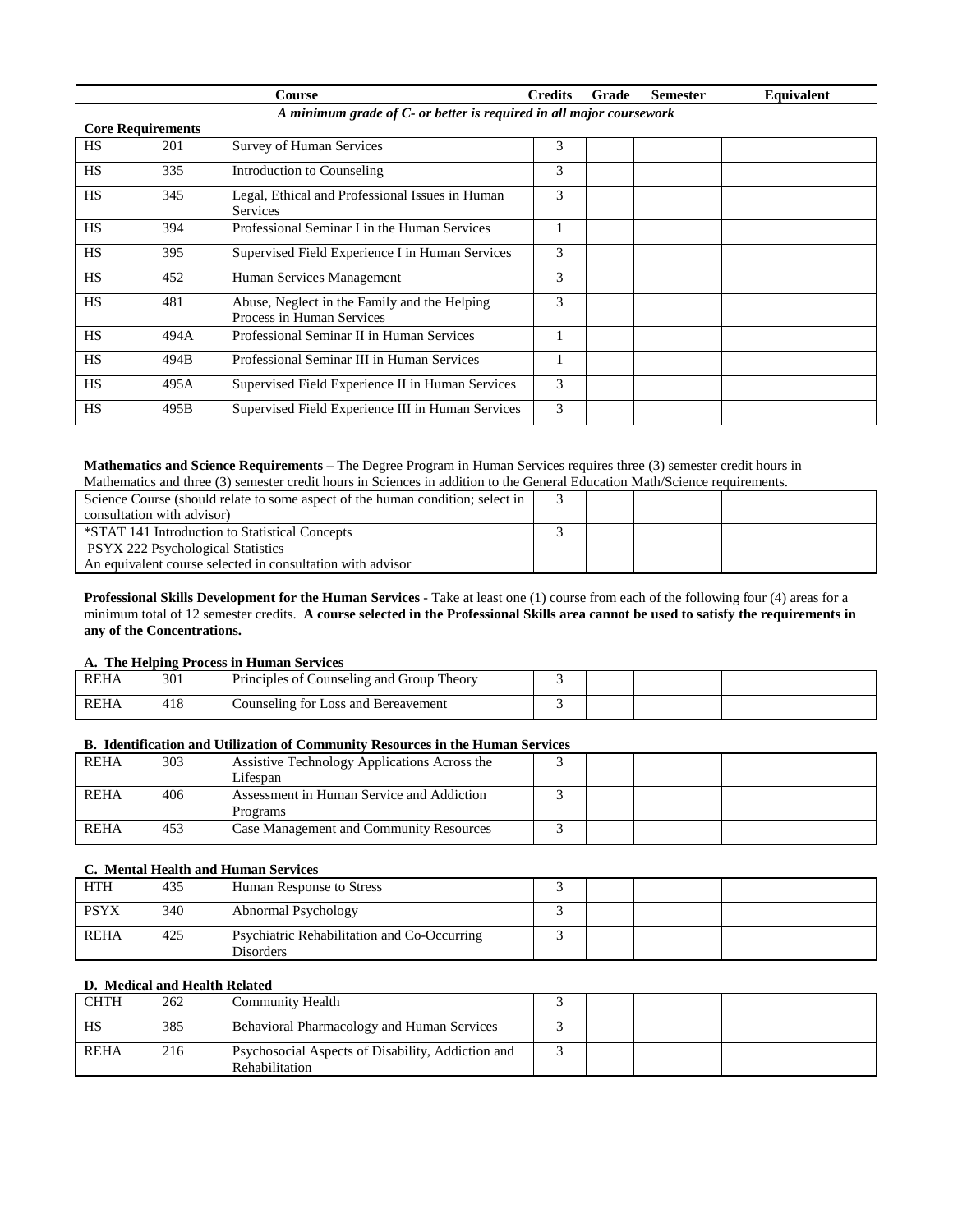**Human Services Concentrations** – Each student is to complete three (3) concentrations. These are to be selected from the five (5) concentration areas listed below. A student must select one (1) major concentration and two (2) minor concentrations. A minimum of four (4) courses must be completed in the major concentration chosen, and at least three (3) courses must be selected from the two (2) minor concentration areas for a minimum of thirty (30) credits. A course selected in one concentration cannot be used to satisfy the requirements in other concentrations, skills development, General Education or core requirements. Certain courses in each concentration have prerequisites; students should check course descriptions for prerequisite requirements.

|             |     | 1. Mental Health Systems and Applied I sychology |            |  |  |
|-------------|-----|--------------------------------------------------|------------|--|--|
| <b>PSYX</b> | 330 | Developmental Psychology                         |            |  |  |
| <b>PSYX</b> | 332 | <b>Adult Psychology</b>                          | $\sqrt{2}$ |  |  |
| <b>PSYX</b> | 340 | Abnormal Psychology                              | $\sqrt{2}$ |  |  |
| <b>PSYX</b> | 385 | Psychology of Personality                        | $\sqrt{2}$ |  |  |
| <b>REHA</b> | 301 | Principles of Counseling and Group Theory        | ⌒          |  |  |
| <b>REHA</b> | 418 | Counseling for Loss and Bereavement              |            |  |  |

# *1. Mental Health Systems and Applied Psychology*

### *2. Community Based Programs for People with Disabilities*

| <b>REHA</b> | 216 | Psychosocial Aspects of Disability, Addiction and<br>Rehabilitation |   |  |  |
|-------------|-----|---------------------------------------------------------------------|---|--|--|
| <b>REHA</b> | 303 | Assistive Technology Applications Across the<br>Lifespan            |   |  |  |
| <b>REHA</b> | 406 | Assessment in Hunan Service and Addiction<br>Programs               |   |  |  |
| <b>REHA</b> | 425 | Psychiatric Rehabilitation and Co-Occurring<br><b>Disorders</b>     |   |  |  |
| <b>REHA</b> | 453 | Case Management and Community Resources                             | ◠ |  |  |

### *3. Gerontology/Aging and Related Human Services*

| PHL         | ---<br>326 | Death, Dying and Medical Ethics     |  |  |
|-------------|------------|-------------------------------------|--|--|
| <b>PSYX</b> | 332        | <b>Adult Psychology</b>             |  |  |
| <b>PSYX</b> | 333        | Psychology of Aging                 |  |  |
| <b>REHA</b> | 418        | Counseling for Loss and Bereavement |  |  |

### *4. Chemical Addictions and Treatment in Human Services*

| HS          | 385 | Behavioral Pharmacology and Human Services |  |  |
|-------------|-----|--------------------------------------------|--|--|
| HS          | 483 | Introduction to Addiction Counseling       |  |  |
| <b>HTH</b>  | 411 | Alcohol, Tobacco and Other Drug Prevention |  |  |
| <b>REHA</b> | 406 | Assessment in Human Service and Addiction  |  |  |
|             |     | Programs                                   |  |  |

### *5. Social Issues Across the Lifespan*

| <b>EDEC</b> | 310 | Child in the Family                            |  |  |
|-------------|-----|------------------------------------------------|--|--|
| <b>EDEC</b> | 430 | Social/Emotional Development in Young Children |  |  |
| *NASX       | 205 | Native Americans in Contemporary Society       |  |  |
| *SOCI       | 201 | Social Problems                                |  |  |
| <b>SOCI</b> | 330 | Juvenile Delinquency                           |  |  |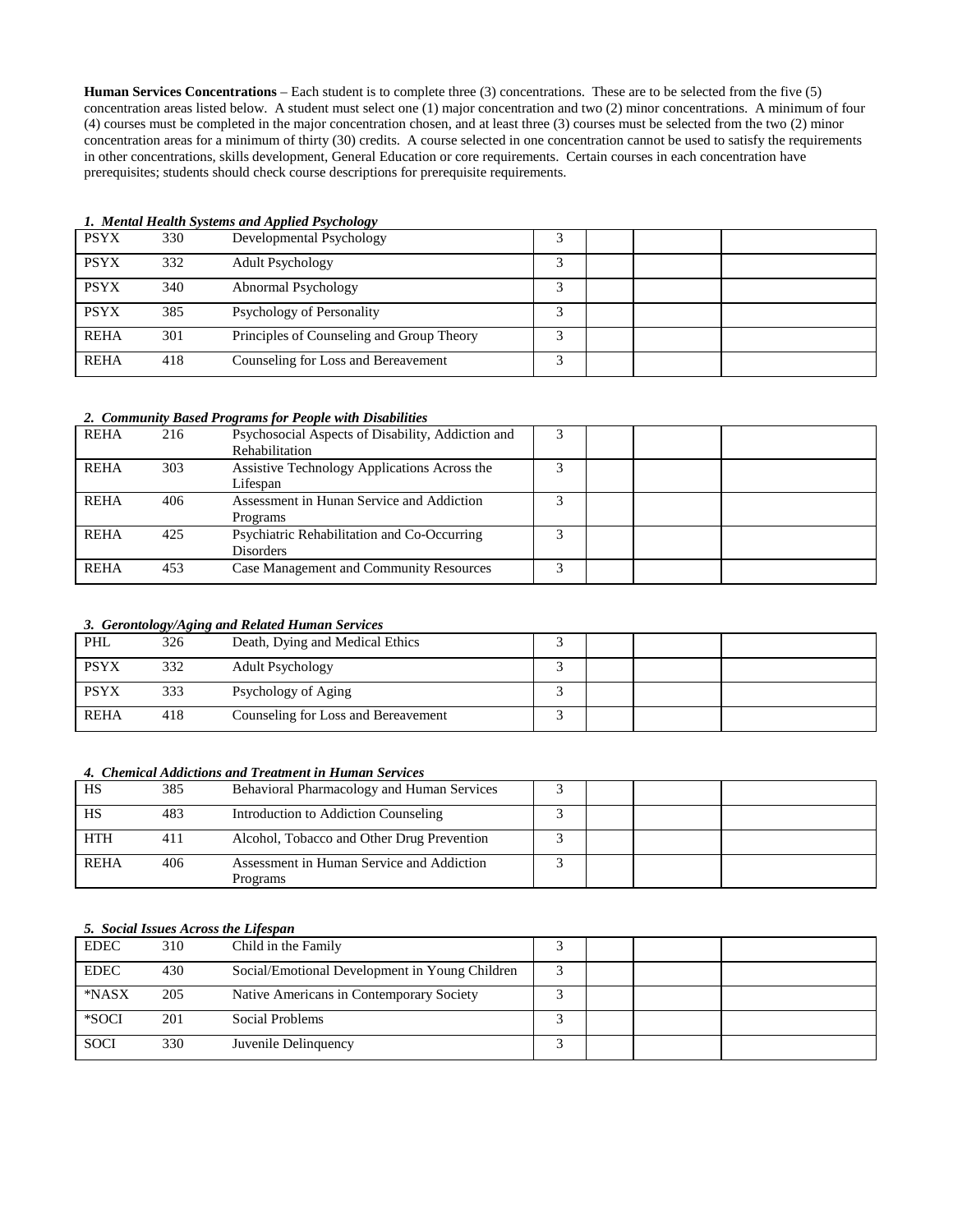# **Restricted Electives: Select two courses with advisor approval**

| THE MAIN WAS COMMON TO A RESIDENT THE MAIN WAS MADE AND MAIN WAS CITED. |  |  |  |  |  |  |
|-------------------------------------------------------------------------|--|--|--|--|--|--|
|                                                                         |  |  |  |  |  |  |
|                                                                         |  |  |  |  |  |  |

# **Electives**

### **BACHELOR OF SCIENCE DEGREE IN HUMAN SERVICES**

| <b>Categories</b>                     | <b>Credits</b> | <b>Earned</b> | <b>Remaining</b> |
|---------------------------------------|----------------|---------------|------------------|
| <b>General Education Requirements</b> | 31             |               |                  |
| Core Requirements                     | 27             |               |                  |
| Professional Skills Requirement       | 12             |               |                  |
| Human Services Concentration Areas    | 30             |               |                  |
| Math & Science Requirements           | 6              |               |                  |
| <b>Restricted Electives</b>           | 6              |               |                  |
| Electives (may vary)                  | 8              |               |                  |
| Total                                 | 120            |               |                  |

**It is the student's responsibility to know and meet the requirements for graduation. A minimum of 36 credits must be upper division classes (300 and above).**

**NOTES**